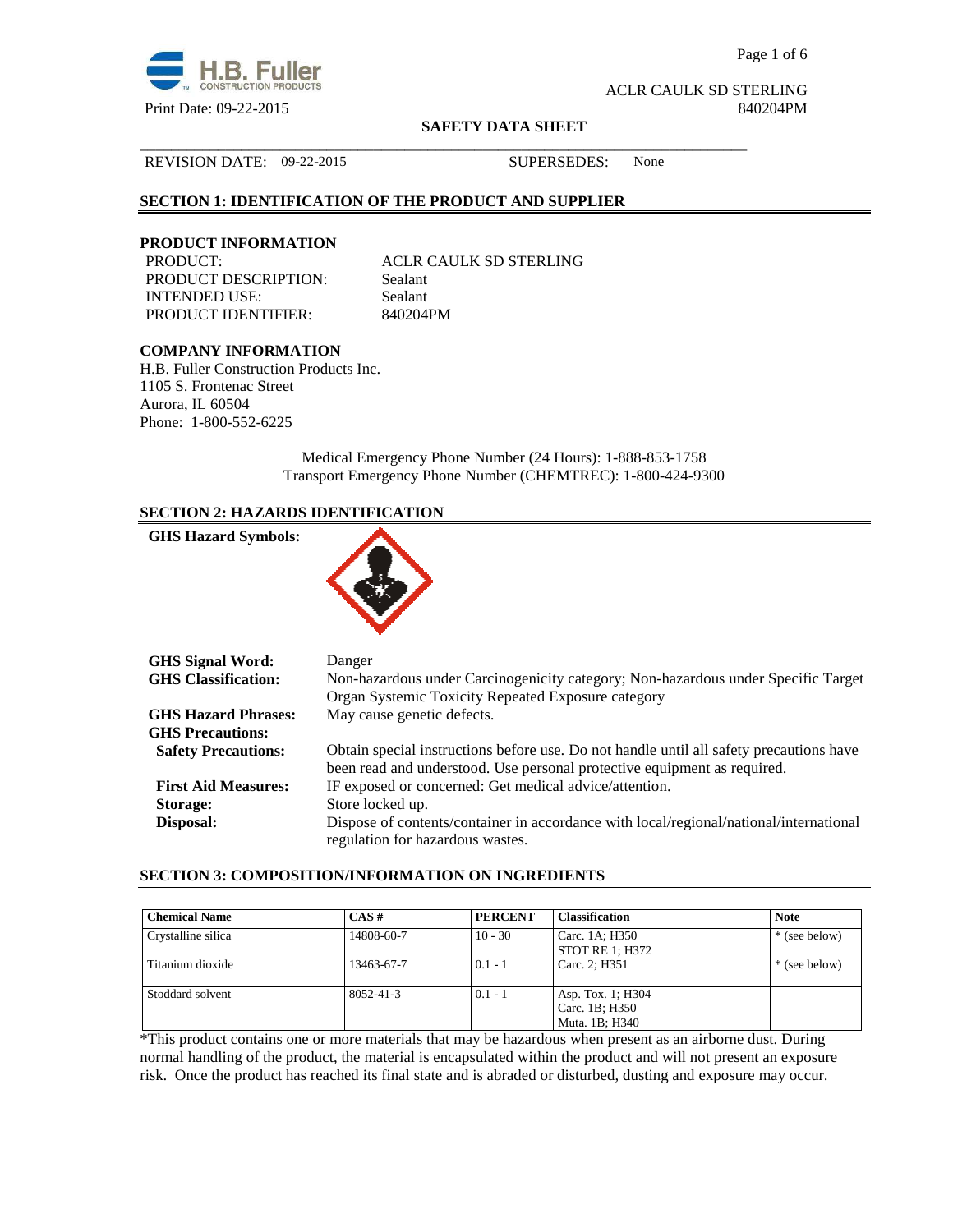

#### **SAFETY DATA SHEET**

Unlisted ingredients are not 'hazardous' per the Occupational Safety and Health Administration Hazard Communication Standard (29 CFR 1910.1200) and/or are not found on the Canadian Workplace Hazardous Materials Information System ingredient disclosure list. See Section 8 for exposure limit guidelines.

\_\_\_\_\_\_\_\_\_\_\_\_\_\_\_\_\_\_\_\_\_\_\_\_\_\_\_\_\_\_\_\_\_\_\_\_\_\_\_\_\_\_\_\_\_\_\_\_\_\_\_\_\_\_\_\_\_\_\_\_\_\_\_\_\_\_\_\_\_\_\_\_\_\_\_\_\_\_

## **SECTION 4: FIRST AID MEASURES**

 IF IN EYES: Use an eye wash to remove a chemical from your eye regardless of the level of hazard. Flush the affected eye for at least twenty minutes. Tilt the head to prevent chemical from transferring to the uncontaminated eye. Seek medical advice after flushing.

IF ON SKIN: Wash with soap and water. Get medical attention if irritation develops or persists.

IF INHALED: Remove to fresh air. Call a physician if symptoms persist.

IF SWALLOWED:Do not induce vomiting. Seek medical attention if symptoms develop. Provide medical care provider with this MSDS.

## **SECTION 5: FIRE FIGHTING MEASURES**

| EXTINGUISHING MEDIA:                  | Use water spray, foam, dry chemical or carbon dioxide.          |
|---------------------------------------|-----------------------------------------------------------------|
| UNUSUAL FIRE AND EXPLOSION HAZARDS:   | There is a possibility of pressure buildup in closed containers |
|                                       | when heated. Water spray may be used to cool the containers.    |
| SPECIAL FIRE FIGHTING INSTRUCTIONS:   | Persons exposed to products of combustion should wear self-     |
|                                       | contained breathing apparatus and full protective equipment.    |
| <b>HAZARDOUS COMBUSTION PRODUCTS:</b> | Carbon dioxide, Carbon monoxide                                 |
|                                       |                                                                 |

## **SECTION 6: ACCIDENTAL RELEASE MEASURES**

| <b>SPECIAL PROTECTION:</b>   | No adverse health effects expected from the clean-up of spilled material. |
|------------------------------|---------------------------------------------------------------------------|
|                              | Follow personal protective equipment recommendations found in             |
|                              | Section 8 of this SDS.                                                    |
| <b>METHODS FOR CLEAN-UP:</b> | Avoid creating dusts. Cover material with absorbent and moisten and       |
|                              | collect for disposal.                                                     |
|                              | Dike if necessary, contain spill with inert absorbent and transfer to     |
|                              | containers for disposal. Keep spilled product out of sewers, watersheds,  |
|                              | or water systems.                                                         |

Transport Emergency Phone Number (CHEMTREC): 1-800-424-9300

## **SECTION 7: HANDLING AND STORAGE**

Handling: No special handling instructions due to toxicity. Avoid breathing material.

Storage: Store in a cool, dry place.Protect from freezing Consult the Technical Data Sheet for specific storage instructions.

## **SECTION 8: EXPOSURE CONTROLS/PERSONAL PROTECTION**

| <b>EXPOSURE LIMITS:</b> |                    |                              |                                                                            |
|-------------------------|--------------------|------------------------------|----------------------------------------------------------------------------|
| <b>Chemical Name</b>    | <b>Note</b>        | <b>ACGIH EXPOSURE LIMITS</b> | <b>OSHA PEL</b>                                                            |
| Calcium carbonate       | $*$ (see<br>below) | No data available.           | 15 mg/m3 TWA (total dust); $5 \text{ mg/m}$ 3 TWA<br>(respirable fraction) |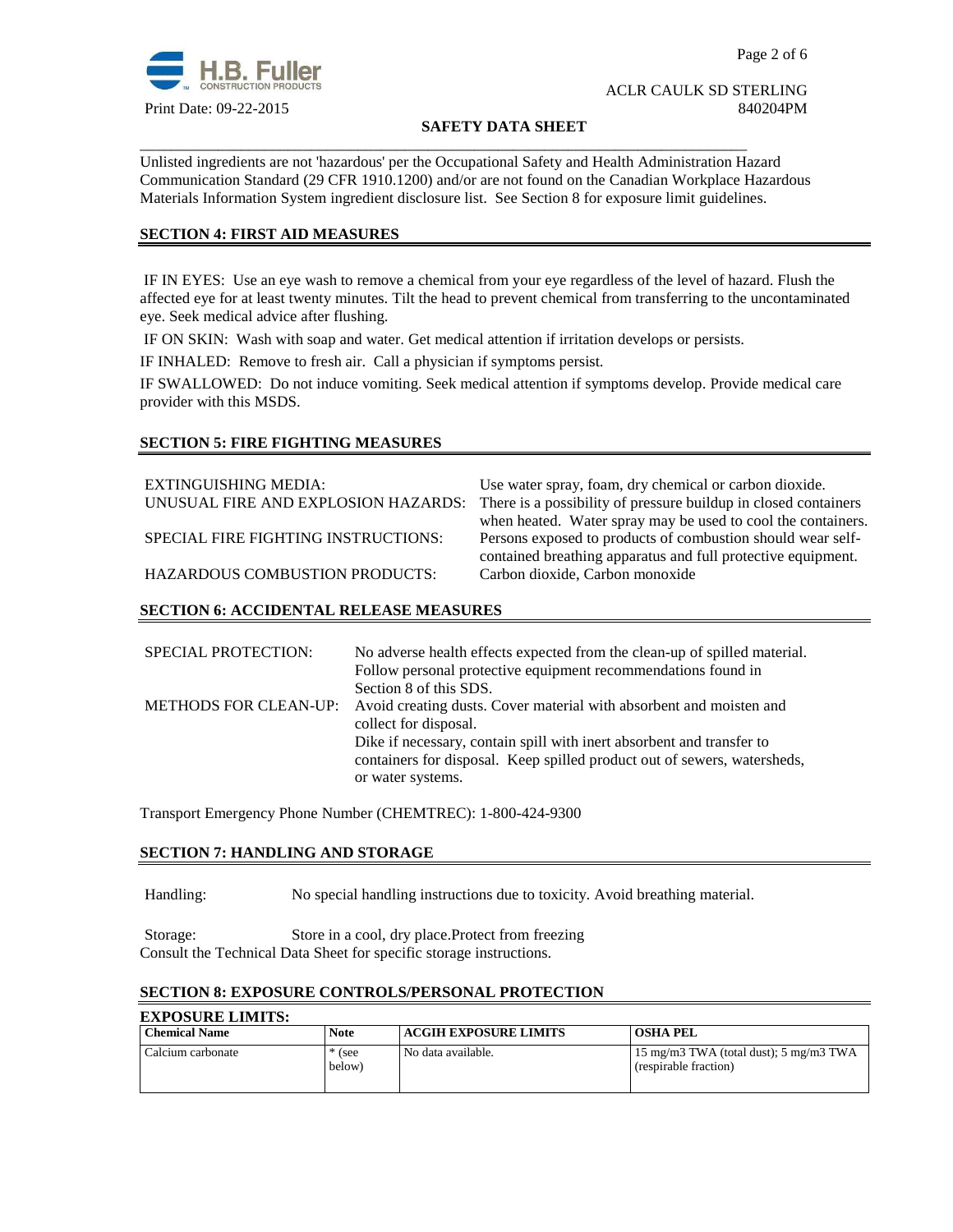

## **SAFETY DATA SHEET**

| Crystalline silica | * (see<br>below)   | 0.025 mg/m3 TWA (respirable fraction) | $((250)/(%SiO2 + 5)$ mppcf TWA<br>(respirable)); $((10)/(%SiO2 + 2)$ mg/m3<br>TWA (respirable)); $((30)/(%SiO2 + 2))$<br>mg/m3 TWA (total dust)) |
|--------------------|--------------------|---------------------------------------|--------------------------------------------------------------------------------------------------------------------------------------------------|
| Titanium dioxide   | $*$ (see<br>below) | $10 \text{ mg/m}$ $3 \text{ TWA}$     | 15 mg/m3 TWA (total dust)                                                                                                                        |
| Stoddard solvent   |                    | 100 ppm TWA                           | 500 ppm TWA; 2900 mg/m3 TWA                                                                                                                      |

\*This product contains one or more materials that may be hazardous when present as an airborne dust. During normal handling of the product, the material is encapsulated within the product and will not present an exposure risk. Once the product has reached its final state and is abraded or disturbed, dusting and exposure may occur.

## **ENGINEERING CONTROL METHODS:**

| <b>VENTILATION:</b>            | Use local exhaust ventilation or other engineering controls to<br>minimize exposures.                                                                                                                                                                                                                                                                                                               |
|--------------------------------|-----------------------------------------------------------------------------------------------------------------------------------------------------------------------------------------------------------------------------------------------------------------------------------------------------------------------------------------------------------------------------------------------------|
| <b>EYE PROTECTION:</b>         | Wear safety glasses when handling this product.                                                                                                                                                                                                                                                                                                                                                     |
| <b>SKIN PROTECTION:</b>        | Not normally required. Wear chemically resistant gloves to prevent<br>prolonged or repeated contact.                                                                                                                                                                                                                                                                                                |
| GLOVES:                        | Not normally required. Use nitrile gloves if conditions warrant.                                                                                                                                                                                                                                                                                                                                    |
| <b>RESPIRATORY PROTECTION:</b> | Respiratory protection may be required to avoid over exposure when<br>handling this product. Use a respirator if general room ventilation is<br>not available or sufficient to eliminate symptoms. NIOSH approved<br>air purifying respirator with dust/mist filter.<br>Respirators should be selected by and used following requirements<br>found in OSHA's respirator standard (29 CFR 1910.134). |

## **SECTION 9: PHYSICAL AND CHEMICAL PROPERTIES**

| PHYSICAL STATE:                                | Semi-solid                   |
|------------------------------------------------|------------------------------|
| COLOR:                                         | Silver                       |
| ODOR:                                          | Neutral                      |
| <b>ODOR THRESHOLD:</b>                         | Not established              |
| $pH$ :                                         | 7.4                          |
| FREEZING/MELTING POINT (deg. C):               | Not established              |
| BOILING POINT (deg. C):                        | Not established              |
| <b>FLASH POINT:</b>                            | Non flammable                |
| <b>EVAPORATION RATE:</b>                       | Not established              |
| FLAMMABILITY:                                  | Not a flammable solid or gas |
| UPPER EXPLOSIVE LIMIT (% in air):              | Not established              |
| LOWER EXPLOSIVE LIMIT (% in air):              | Not established              |
| VAPOR PRESSURE (mm Hg):                        | Not established              |
| <b>VAPOR DENSITY:</b>                          | Not established              |
| WEIGHT PER GALLON (lbs.):                      | 13.25                        |
| <b>SPECIFIC GRAVITY:</b>                       | 1.590                        |
| <b>SOLUBILITY:</b>                             | Not established              |
| OCTANOL/WATER COEFFICIENT:                     | Not established              |
| <b>AUTOIGNITION TEMPERATURE:</b>               | Not established              |
| DECOMPOSITION TEMPERATURE:                     | Not established              |
| VISCOSITY:                                     | No data available.           |
| SOLIDS (% by weight):                          | 81.2                         |
| VOC, weight percent                            | 0.60                         |
| VOC, U.S. EPA Method 24, less water and exempt | 12g/liter of material        |
|                                                |                              |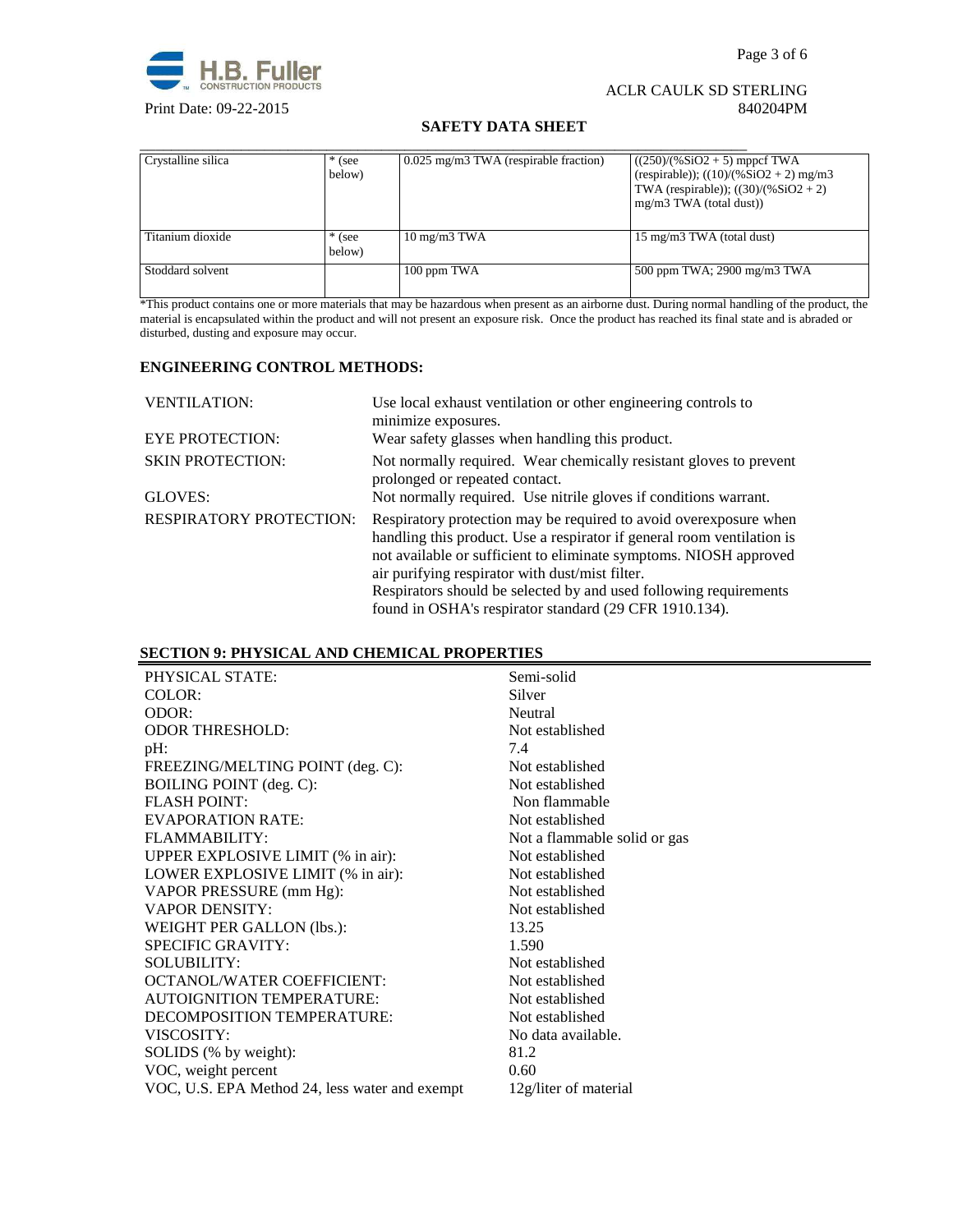

#### **SAFETY DATA SHEET**

\_\_\_\_\_\_\_\_\_\_\_\_\_\_\_\_\_\_\_\_\_\_\_\_\_\_\_\_\_\_\_\_\_\_\_\_\_\_\_\_\_\_\_\_\_\_\_\_\_\_\_\_\_\_\_\_\_\_\_\_\_\_\_\_\_\_\_\_\_\_\_\_\_\_\_\_\_\_

solvents (theoretically determined)

#### **SECTION 10: STABILITY AND REACTIVITY**

STABILITY: STABILITY: CHEMICAL INCOMPATIBILITY: Not established HAZARDOUS POLYMERIZATION: Will not occur. HAZARDOUS DECOMPOSITION PRODUCTS: Carbon monoxide, carbon dioxide

## **SECTION 11: TOXICOLOGICAL INFORMATION**

| <b>Component Toxicity / Toxicology Data:</b> |                           |
|----------------------------------------------|---------------------------|
| <b>COMPONENT NAME</b>                        | <b>LD50/LC50</b>          |
| Calcium carbonate                            | ORAL LD50 RAT 6,450 MG/KG |
| Crystalline silica                           | ORAL LD50 RAT 500 MG/KG   |
| Water                                        | ORAL LD50 RAT > 90 ML/KG  |

### **This product is a mixture. Unless noted, the information below is based on components.**

Skin corrosion / irritation: Can cause minor skin irritation, defatting, and dermatitis.

Serious eye damage / irritation :Can cause minor irritation, tearing and reddening.

Respiratory / skin sensitization: No data available.

Germ cell mutagenicity: No data available.

Carcinogenicity: Contains a material that may cause cancer.

Reproductive toxicity: No data available.

Specific target organ toxicity-single exposure:No data available.

Respiratory irritation / Narcotic effects: No data available.

Specific target organ toxicity-repeated exposure:No data available.

Target organs potentially affected by exposure: Lungs Kidneys Central nervous system

Aspiration hazard: Not an aspiration hazard.

Medical Conditions Aggravated by Exposure: Lung disease, Kidney disease

#### **SECTION 12: ECOLOGICAL INFORMATION**

| OVERVIEW:               | No ecological information available for this product. |
|-------------------------|-------------------------------------------------------|
| MOBILITY:               | No data available.                                    |
| PERSISTENCE:            | No data available.                                    |
| <b>BIOACCUMULATION:</b> | No data available.                                    |

#### **This product has not been tested for ecological effects. Relevant information for components is listed below:**

| Component:         | <b>Ecotoxicity values:</b>       |
|--------------------|----------------------------------|
| No data available. | <b>Acute Toxicity (Fish):</b>    |
|                    | <b>Acute Toxicity (Daphnia):</b> |
|                    | <b>Acute Toxicity (Algae):</b>   |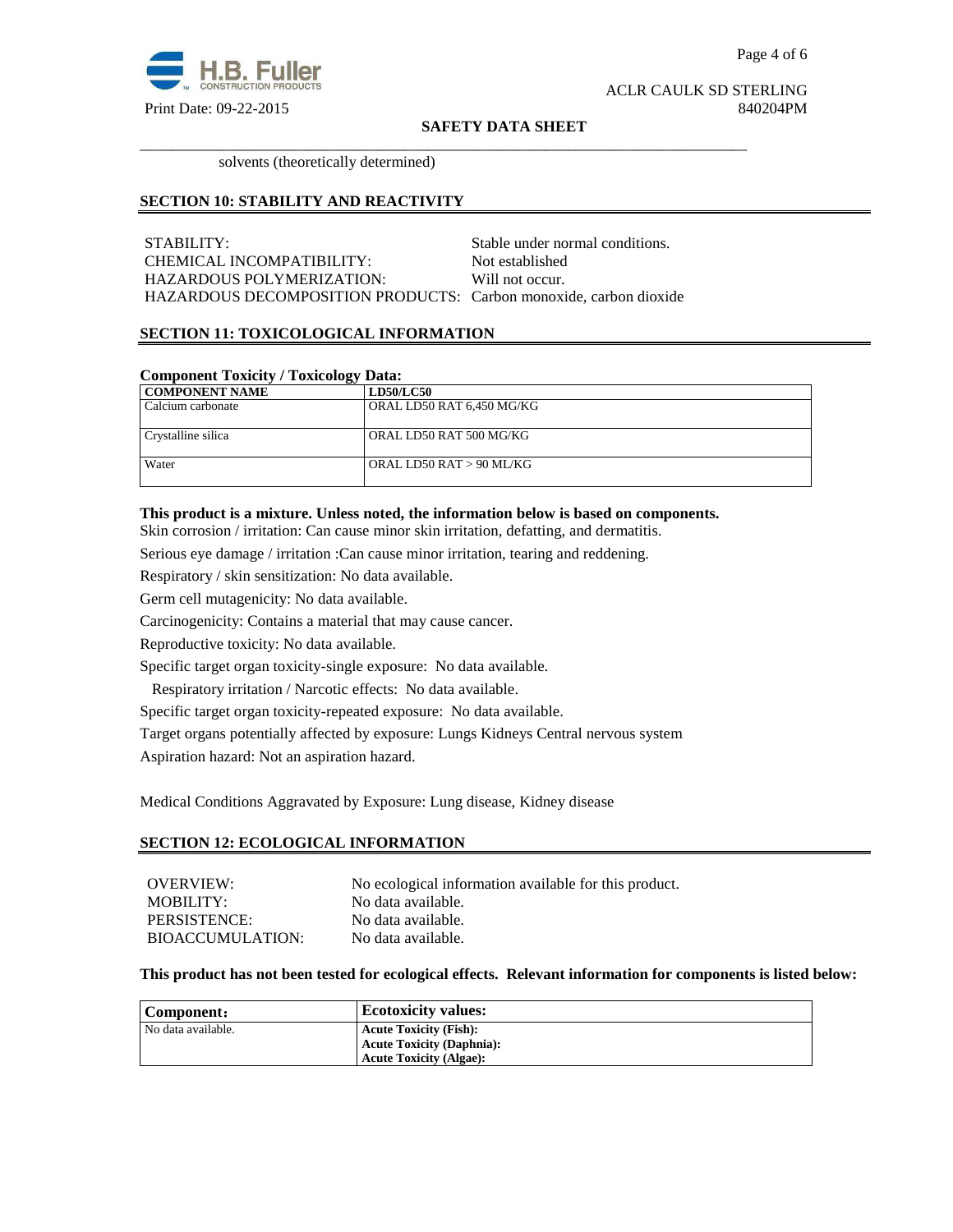

#### **SAFETY DATA SHEET**

\_\_\_\_\_\_\_\_\_\_\_\_\_\_\_\_\_\_\_\_\_\_\_\_\_\_\_\_\_\_\_\_\_\_\_\_\_\_\_\_\_\_\_\_\_\_\_\_\_\_\_\_\_\_\_\_\_\_\_\_\_\_\_\_\_\_\_\_\_\_\_\_\_\_\_\_\_\_

## **SECTION 13: DISPOSAL CONSIDERATIONS**

To the best of our knowledge, this product does not meet the definition of hazardous waste under the U.S. EPA Hazardous Waste Regulations 40 CFR 261. Solidify and dispose of in an approved landfill. Consult state, local or provincial authorities for more restrictive requirements.

## **SECTION 14: TRANSPORT INFORMATION**

Consult Bill of Lading for transportation information.

| US DOT: | <b>NOT REGULATED</b> |  |
|---------|----------------------|--|
| IATA:   | <b>NOT REGULATED</b> |  |

## **SECTION 15: REGULATORY INFORMATION**

## **INVENTORY STATUS**

| U.S. EPA TSCA:            | This product is in compliance with the Toxic Substances Control Act's |  |
|---------------------------|-----------------------------------------------------------------------|--|
|                           | Inventory requirements.                                               |  |
| <b>CANADIAN CEPA DSL:</b> | The components of this product are included on the DSL or are exempt  |  |
|                           | from DSL requirements.                                                |  |
| EUROPEAN REACH:           | As a result of the introduction of REACH into Europe, this product    |  |
|                           | cannot be imported into Europe unless the REACH requirements are      |  |
|                           | met.                                                                  |  |
| <b>AUSTRALIA AICS:</b>    | This product is in compliance with the Australian Inventory of        |  |
|                           | Chemical Substances requirements.                                     |  |

If you need more information about the inventory status of this product call 651-236-5858.

This product may contain chemical substances that are regulated for export by various government agencies (such as the Environmental Protection Agency, the Bureau of Industry and Security, or the Drug Enforcement Administration, among others). Before exporting this product from the USA or Canada, we recommend you contact us at reg.request@hbfuller.com to request an export review.

## FEDERAL REPORTING

EPA SARA Title III Section 313

Unless listed below, this product does not contain toxic chemical(s) subject to the reporting requirements of section 313 of Title III of the Superfund Amendments and Reauthorization Act of 1986 (SARA) and 40 CFR part 372. EPA has advised that when a percentage range is listed the midpoint may be used to fulfill reporting obligations. **Chemical Name**  $\begin{array}{|c|c|c|c|} \hline \text{CAS#} & \varphi_0 & \text{CAS}^+ \\\hline \end{array}$ 

## STATE REPORTING

Proposition 65, The Safe Drinking Water and Toxic Enforcement Act of 1986:

Unless listed below, this product does not contain known levels of any chemical known to the State of California to cause cancer or reproductive harm.

| <b>Chemical Name/List</b> |                       | CAS        | Percent        |
|---------------------------|-----------------------|------------|----------------|
| Ouartz                    | (Carcinogen)          | 14808-60-7 | $10 - 30$      |
| Titanium dioxide          | (Carcinogen)          | 13463-67-7 | $0.1 - 1$      |
| Carbon black              | (Carcinogen)          | 1333-86-4  | $0.001 - 0.01$ |
| Ethyl acrylate            | (Carcinogen)          | 140-88-5   | $< 10$ ppm     |
| Methanol                  | (Developmental toxin) | 67-56-1    | $< 10$ ppm     |

## **Substances of Very High Concern (SVHC) Content:**

Unless listed below, this product does not contain SVHC's. tert-Octylphenol, ethoxylated